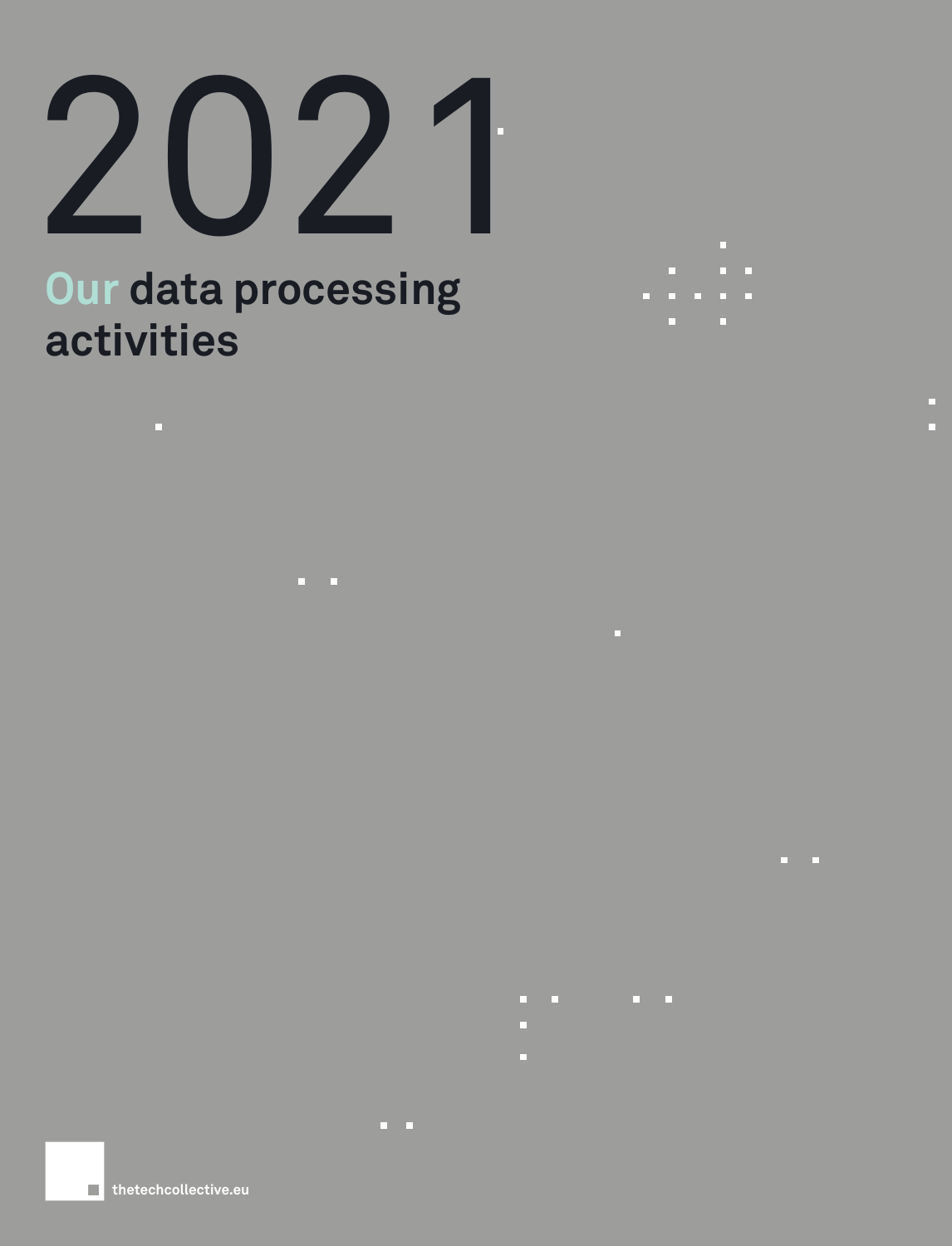# Introduction

We are under an obligation to protect the confidentiality, integrity and accessibility of our customers', suppliers', partners' and employees' data, including personal data. Protecting personal data is essential to us, and we are continuously working on ensuring compliance with applicable data protection legislation, including the General Data Protection Regulation (GDPR).

#### Data controller

When The Tech Collective processes personal data in connection with the provision of consultancy services and digital solutions, we consider ourselves a data processor, as we process personal data on behalf of our customers and in accordance with customer instructions. The customer and The Tech Collective enter into a data processing agreement containing instructions, terms and conditions for The Tech Collective's processing of personal data.

This data protection policy contains information on The Tech Collective's processing of personal data when we are the data controller. More information on this may be found below.

### Our processing activities

The data controller for The Tech Collective's processing activities is the company within The Tech Collective group companies which determines the purposes and means of the processing of personal data.

The company details for each of the Tech Collective group companies may be found below:

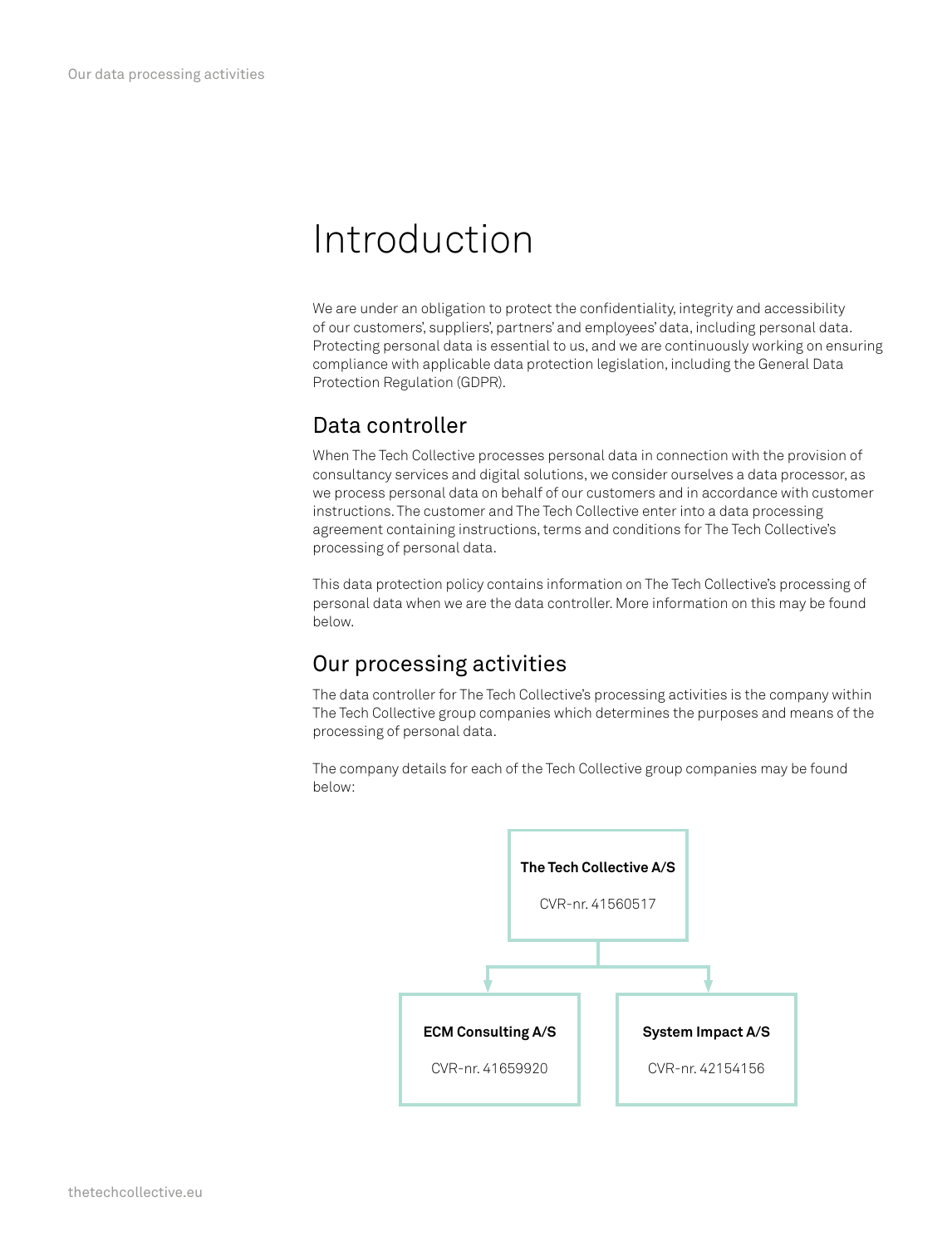$\mathbf{u}$  $\pm$  $\pm 1$  $\sim$   $\pm$  $\alpha$ 

You can read more on the categories of personal data that we process, for which purposes, and on which legal grounds in the table below:

| Data controller                     | The company which has entered into a contract or an<br>engagement letter with the client.                                                                                                                                                                                                                                                                                                                                                                                                     |
|-------------------------------------|-----------------------------------------------------------------------------------------------------------------------------------------------------------------------------------------------------------------------------------------------------------------------------------------------------------------------------------------------------------------------------------------------------------------------------------------------------------------------------------------------|
| <b>Purpose</b>                      | Management of customer relations, including financial and<br>contract administration.                                                                                                                                                                                                                                                                                                                                                                                                         |
| Data subject(s)                     | Clients and customers, including their employees.                                                                                                                                                                                                                                                                                                                                                                                                                                             |
| <b>Category of</b><br>personal data | Non-sensitive personal data, i.e. name, position, contact<br>details.                                                                                                                                                                                                                                                                                                                                                                                                                         |
| <b>Legal basis</b>                  | Processing of personal data is necessary for the performance<br>of contracts with the customer, cf. GDPR, Article 6(1)(b).<br>Processing is also necessary in order for The Tech Collective<br>to pursue its legitimate interests in being able to manage<br>contracts, invoice and evaluate the customer relationship,<br>manage and maintain IT systems, administer and manage our<br>website, systems and applications, statistics and business<br>development, cf. GDPR, Article 6(1)(f). |
| <b>Source</b>                       | The data subjects.                                                                                                                                                                                                                                                                                                                                                                                                                                                                            |
| <b>Retention period</b>             | Five years after the latest project for the customer has been<br>completed.                                                                                                                                                                                                                                                                                                                                                                                                                   |
| Disclosure to<br>third parties      | Personal data may be disclosed to other companies in<br>accordance with the terms laid down in The Tech Collective's<br>intragroup data processing agreement.<br>Personal data may also be disclosed to subcontractors who<br>are directly involved in the project for the customer.                                                                                                                                                                                                          |

 $\mathbb{R}^n \to \mathbb{R}$ 

 $\bar{\alpha}$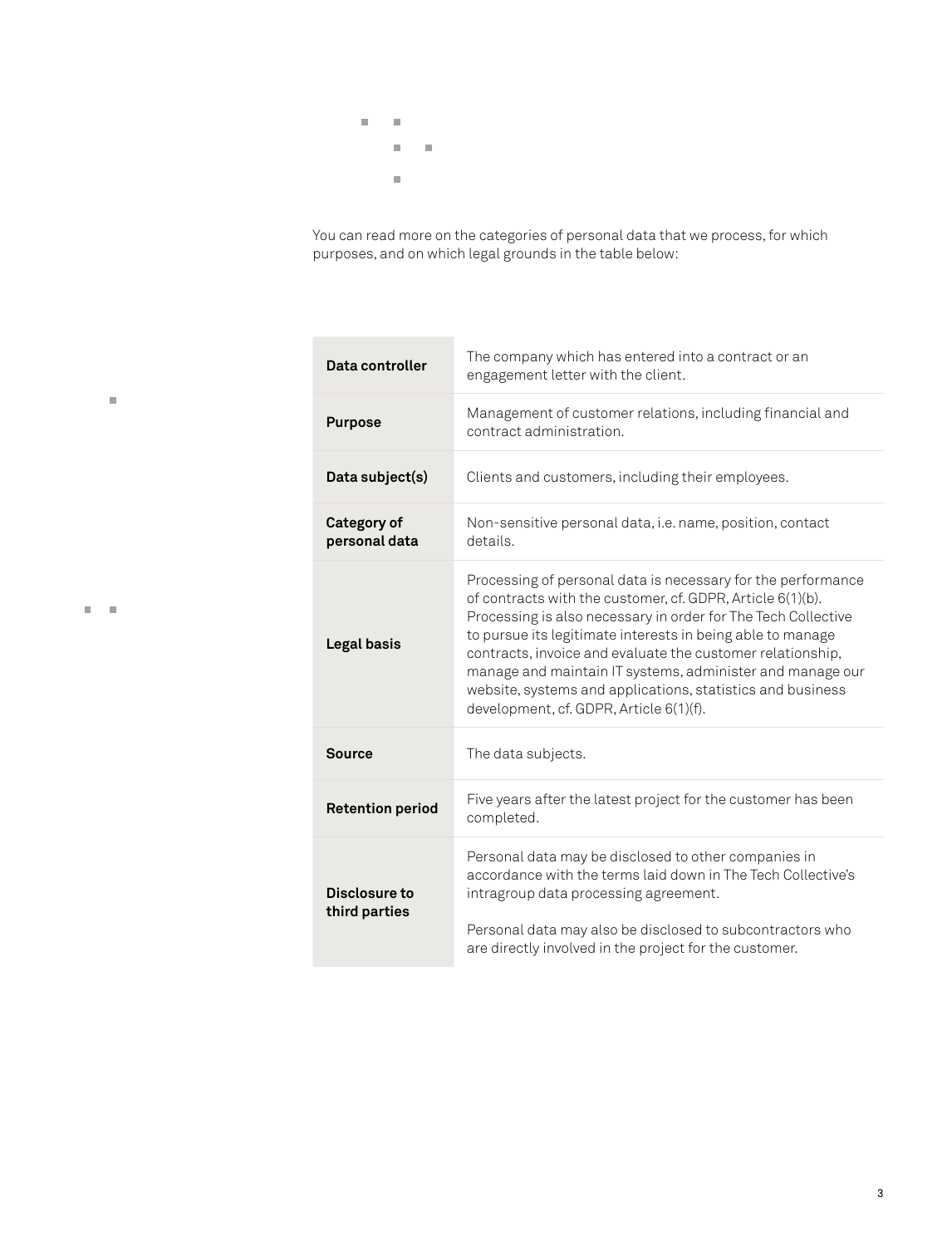Ţ

 $\overline{\phantom{a}}$ 

 $\blacksquare$ 

 $\blacksquare$  $\overline{\phantom{a}}$ 

 $\blacksquare$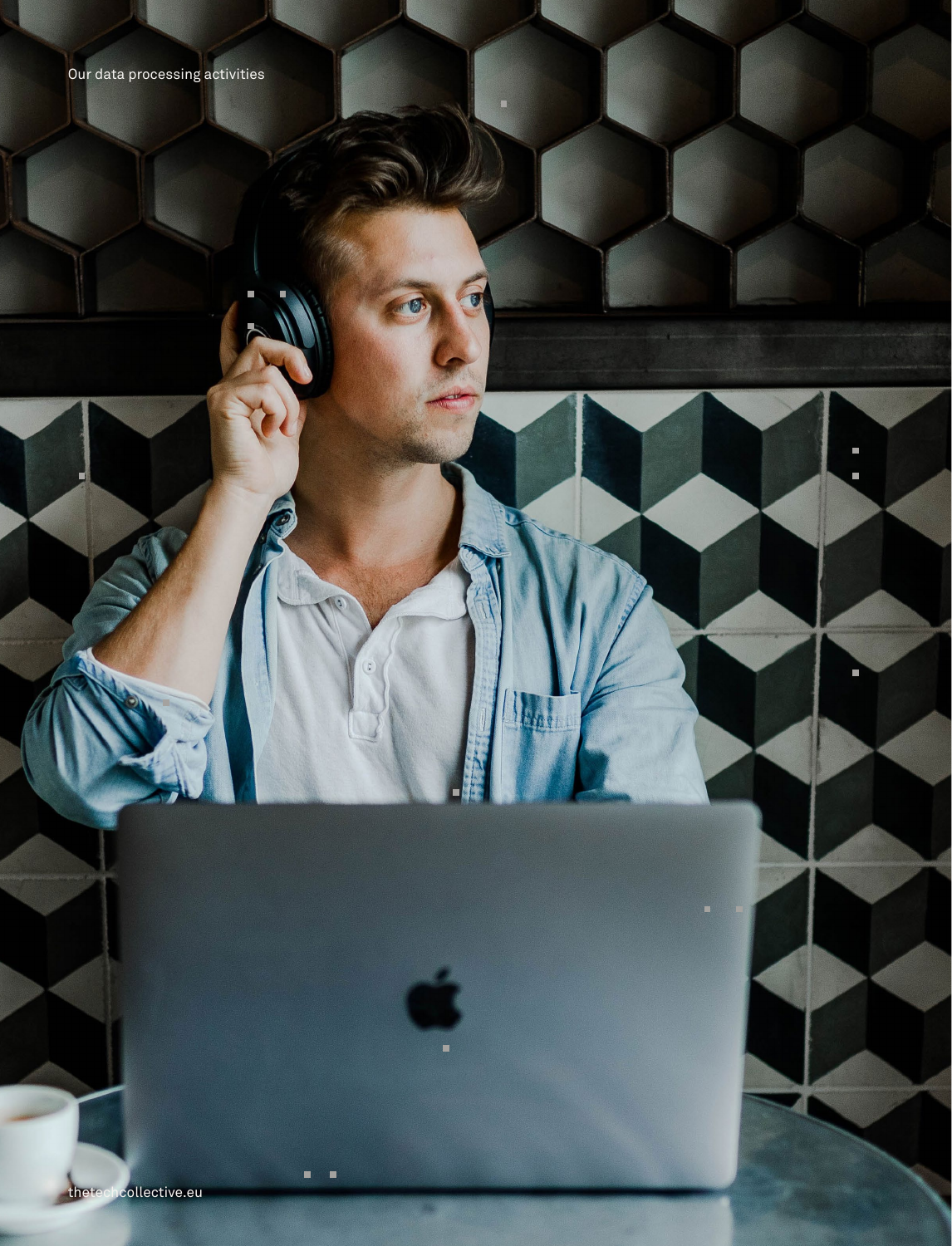| Data controller                     | The company which has entered into a contract or an<br>engagement letter<br>with the client.                                                                                                                                                                                                              |
|-------------------------------------|-----------------------------------------------------------------------------------------------------------------------------------------------------------------------------------------------------------------------------------------------------------------------------------------------------------|
| <b>Purpose</b>                      | Marketing activities, including customer relation management<br>(CRM) system.                                                                                                                                                                                                                             |
| Data subject(s)                     | Customers and potential customers, including their<br>employees.                                                                                                                                                                                                                                          |
| <b>Category of</b><br>personal data | Non-sensitive personal data, i.e. name, position, contact<br>details.                                                                                                                                                                                                                                     |
| Legal basis                         | Processing is necessary in order for The Tech Collective to<br>pursue its legitimate interests in being able to manage and<br>strengthen customer relations, developing our business and<br>services (e.g. identifying customer needs and improvements in<br>service delivery) cf. GDPR, Article 6(1)(f). |
| <b>Source</b>                       | Customers, including customers' employees and public<br>sources such<br>as cvr.dk, biq.dk, greens.dk, linkedIn.com.                                                                                                                                                                                       |
| <b>Retention period</b>             | As long as data are relevant to The Tech Collective from a<br>commercial perspective or until the data subject requests a<br>deletion of the data.                                                                                                                                                        |
| Disclosure to<br>third parties      | Personal data may be disclosed to other companies in<br>accordance with the terms laid down in The Tech Collective's<br>intragroup data processing agreement.                                                                                                                                             |

 $\mathbf{u} = \mathbf{u}$ 

 $\bar{\phantom{a}}$ 

 $\blacksquare$ 

 $\mathbb{R}^2$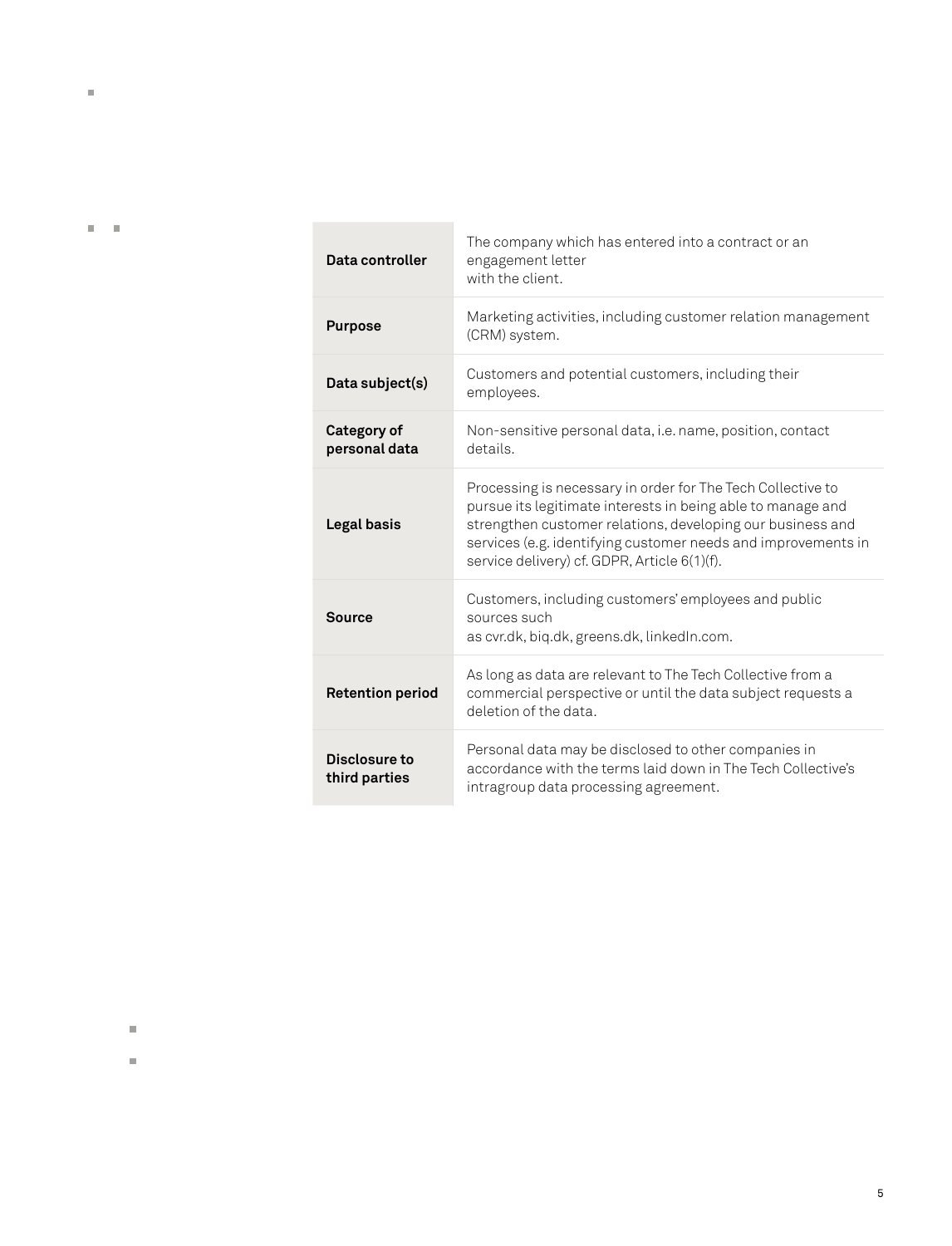$\blacksquare$ 

 $\blacksquare$ 

 $\mathbf{H}=\mathbf{H}$ 

j.

| Data controller                       | The company which has entered into a contract or an<br>engagement letter with the client.                                                                                                                                                                                                                                                                                                                                                  |  |
|---------------------------------------|--------------------------------------------------------------------------------------------------------------------------------------------------------------------------------------------------------------------------------------------------------------------------------------------------------------------------------------------------------------------------------------------------------------------------------------------|--|
| <b>Purpose</b>                        | Management of The Tech Collective's whistleblower system.                                                                                                                                                                                                                                                                                                                                                                                  |  |
| Data subject(s)                       | • Customers<br>• Customers' employees,<br>• The Tech Collective's partners or employees,<br>• Business partners<br>Business partners' employees.                                                                                                                                                                                                                                                                                           |  |
| <b>Category of</b><br>personal data   | Name, contact details, personal data contained in the report<br>regardless of whether it is an internal or external reporting<br>channel.                                                                                                                                                                                                                                                                                                  |  |
| Legal basis                           | Processing is necessary in order for The Tech Collective to<br>pursue its legitimate interests in being able to investigate and<br>handle irregularities, improper behaviour, criminal offences<br>etc., cf. GDPR, Article 6(1)(f).                                                                                                                                                                                                        |  |
| Source                                | Persons reporting incidents through the whistleblower<br>system.<br>Internal and external persons who have information on the<br>reported incident.                                                                                                                                                                                                                                                                                        |  |
| <b>Retention period</b>               | Reports beyond the scope of the whistleblower system will be<br>erased as soon as the investigation has been completed.<br>Reports giving rise to action will be erased five years after the<br>matter has been finally resolved.                                                                                                                                                                                                          |  |
| <b>Disclosure to</b><br>third parties | The Tech Collective may disclose personal data to external<br>legal counsel. In case of criminal offences, personal data may<br>be disclosed to the police.<br>The Tech Collective will disclose to public authorities where<br>we are under a legal obligation to do so.<br>Personal data may be disclosed to other companies in<br>accordance with the terms laid down in The Tech Collective's<br>intragroup data processing agreement. |  |

 $\bar{\alpha}$ 

 $\mathbf{0}$  ,  $\mathbf{0}$ 

 $\mathbf{B}=\mathbf{B}$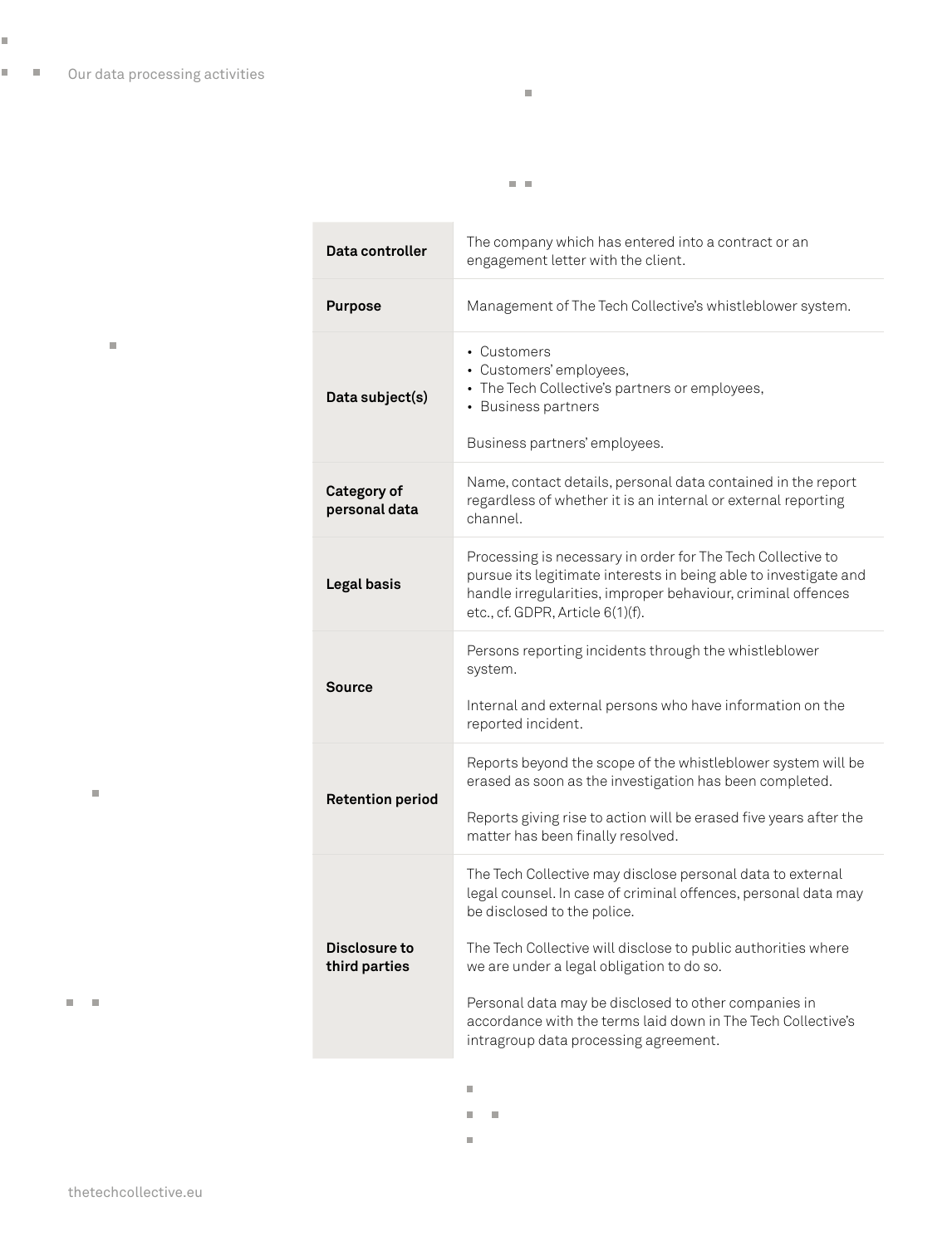|  | Data controller                       | The company which has entered into a contract with the<br>supplier or business partner.                                                                                                                                                                                                                                                  |
|--|---------------------------------------|------------------------------------------------------------------------------------------------------------------------------------------------------------------------------------------------------------------------------------------------------------------------------------------------------------------------------------------|
|  | <b>Purpose</b>                        | Management of suppliers and business partners.                                                                                                                                                                                                                                                                                           |
|  | Data subject(s)                       | Suppliers and business partners, including their employees.                                                                                                                                                                                                                                                                              |
|  | <b>Category of</b><br>personal data   | Non-sensitive personal data, i.e. name, position, contact<br>details.                                                                                                                                                                                                                                                                    |
|  | Legal basis                           | Processing of personal data is necessary for the performance<br>of contracts with the supplier or business partner, cf. GDPR,<br>Article 6(1)(b). Processing is also necessary in order for The<br>Tech Collective to pursue its legitimate interests in being able<br>to evaluate the business relationship, cf. GDPR, Article 6(1)(f). |
|  | <b>Source</b>                         | The data subjects.                                                                                                                                                                                                                                                                                                                       |
|  | <b>Retention period</b>               | As long as data are relevant to The Tech Collective from a<br>commercial perspective or until the data subject requests<br>deletion of the data.                                                                                                                                                                                         |
|  | <b>Disclosure to</b><br>third parties | The Tech Collective does not disclose any personal data to<br>third parties unless we are under a legal obligation to do so.                                                                                                                                                                                                             |

 $\mathbf{R}^{(1)}$  and

 $\sim 100$ 

 $\mathbb{R}^+$ 

 $\mathbf{u} = \mathbf{u}$  .

 $\blacksquare$ 

 $\mathcal{L}$